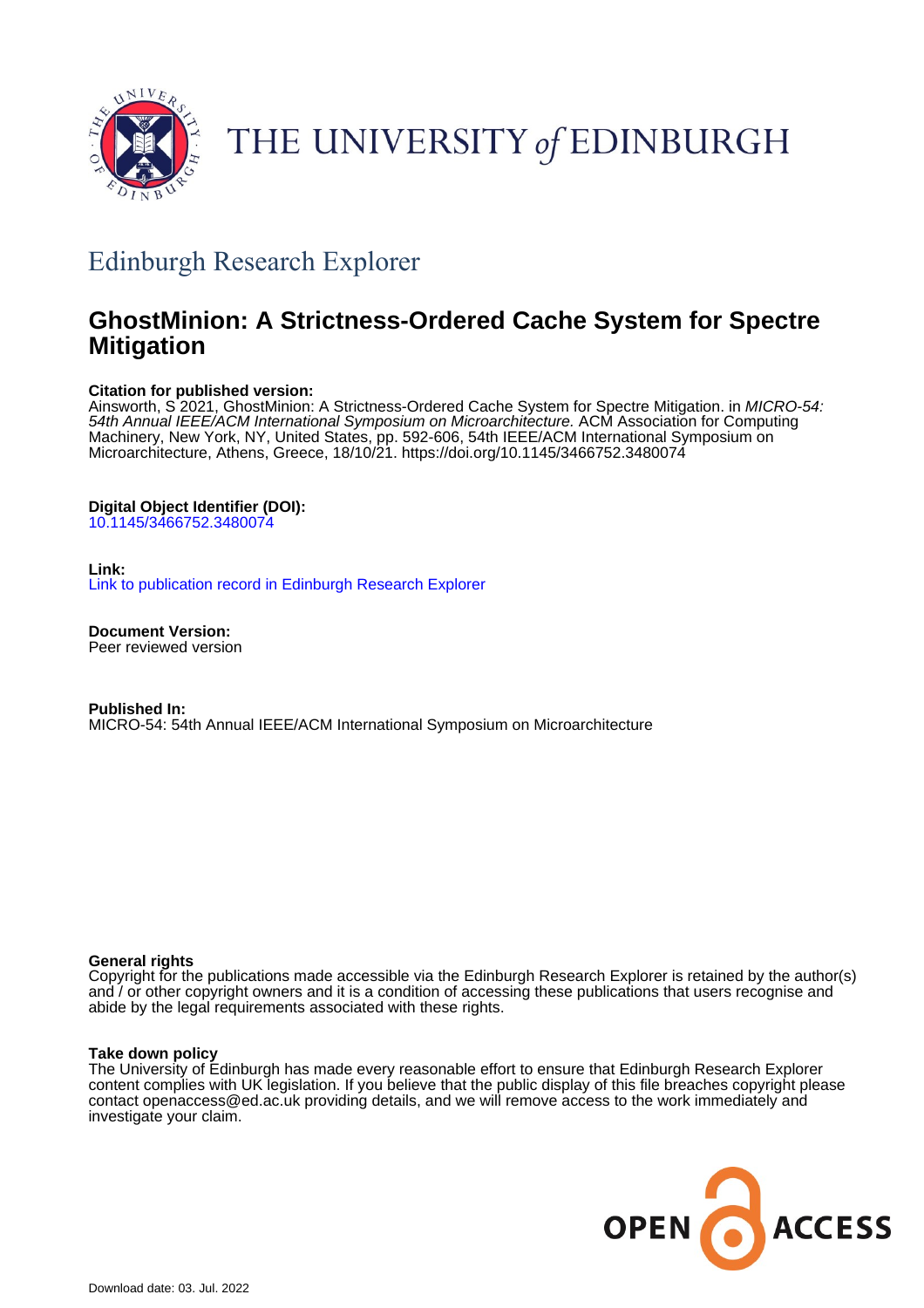## GhostMinion: A Strictness-Ordered Cache System for Spectre Mitigation

Sam Ainsworth University of Edinburgh *sam.ainsworth@ed.ac.uk*

## Abstract

Out-of-order speculation, a technique ubiquitous since the early 1990s, remains a fundamental security flaw. Via attacks such as Spectre and Meltdown, an attacker can trick a victim, in an otherwise entirely correct program, into leaking its secrets through the effects of misspeculated execution, in a way that is entirely invisible to the programmer's model. This has serious implications for application sandboxing and inter-process communication.

Designing efficient mitigations that preserve the performance of out-of-order execution has been a challenge. The speculation-hiding techniques in the literature have been shown to not close such channels comprehensively, allowing adversaries to redesign attacks. Strong, precise guarantees are necessary, but mitigations must achieve high performance to be adopted. We present Strictness Ordering, a new constraint system that shows how we can comprehensively eliminate transient side channel attacks, while still allowing complex speculation and data forwarding between speculative instructions. We then present GhostMinion, a cache modification built using a variety of new techniques designed to provide Strictness Order at only 2.5% overhead.

## 1 Introduction

Speculative side-channel attacks such as Spectre [18] and Meltdown [21] have severely damaged modern systems' security: even functionally correct programs can be compromised through the leakage of secrets via incorrectly predicted program behaviour. Still, the side channels that cause this leakage, for example caches, are desirable in many cases; the speed of modern microarchitectures is only possible because of structures that leak soft state. Out-of-order speculation, which allows attackers to execute complex speculative code, is mandatory for high instruction-level parallelism.

Many different mitigation techniques, with differing threat models and security properties, have been proposed. Often the tradeoffs are unclear, as the guarantees necessary, and provided, are typically opaque. This has resulted in subtle bugs in many proposed countermeasures. Since precise models of the behaviour guaranteed by mitigations are typically unavailable, sophisticated attacks to circumvent restrictions, such as SpectreRewind [10] and Speculative Interference [5] have appeared to fill in the gaps. We now know that cleaning up the effects of speculation after it has occurred is insufficient to prevent microarchitectural speculation attacks. This means that speculation-hiding techniques in the literature [1, 27, 37, 38] leak, through inability to correctly handle concurrent execution and incomplete coverage of microarchitectural structures. Examples include but are not limited to allowing structural hazards in non-pipelined divider units to be caused by otherwise "invisible" speculative loads [10], and can cause comprehensive breaches, and leave long-lasting traces in otherwise protected cache systems [5]. Speculationrestricting techniques [20,29,36,40], by comparison, prevent many executions that are completely valid, with significant performance loss for memory-intensive workloads.

We present Strictness Ordering, a permissive constraint system that allows information (and side-channel) flow in any situation where speculative operations that do not commit can never leak to those that do. This is complicated by the fact those instructions may execute concurrently [5, 10], but can be expressed as a simple property (definition 1). This allows significantly more freedom than only allowing instructions to emit timing side-effects once nonspeculative [20, 29, 36, 40], because whether an instruction commits or not is heavily tied with the fates of other concurrently executing instructions. For example, instructions in a pipeline only commit when all previous instructions in program order do so, and so those previous instructions can freely transmit data to, and take resources from, concurrently executing future instructions.

We show how to build Strictness Ordering into microarchitecture with GhostMinion, a cache system and core modification designed to eliminate transient execution attacks including Spectre [18], and associated derivatives including SpectreRewind [10] and Speculative Interference [5]. Overheads from the cache modification are just 2.5% on SPEC CPU2006, 0.6% on SPECspeed 2017, and negligible on Parsec, and we argue that fixing other Strictness-Order issues within the system are unlikely to have significant overhead. GhostMinion defeats transient execution attacks more comprehensively than previous speculation-hiding defences [1, 11, 16, 27, 28, 37, 38], and without fully associative overprovisioned structures [16, 38].

Our contributions are as follows:

- We define a timing model, Strictness Order, that if obeyed can eliminate all forms of transient execution attack, including backwards-in-time and contention attacks [1, 5, 10], while still being highly permissive to innocuous forms of information flow and out-of-order execution.
- We define Temporal Order as a simple overapproximation of Strictness Order.
- We develop GhostMinion, a cache system that uses the new techniques of TimeGuarding, Lapfrogging and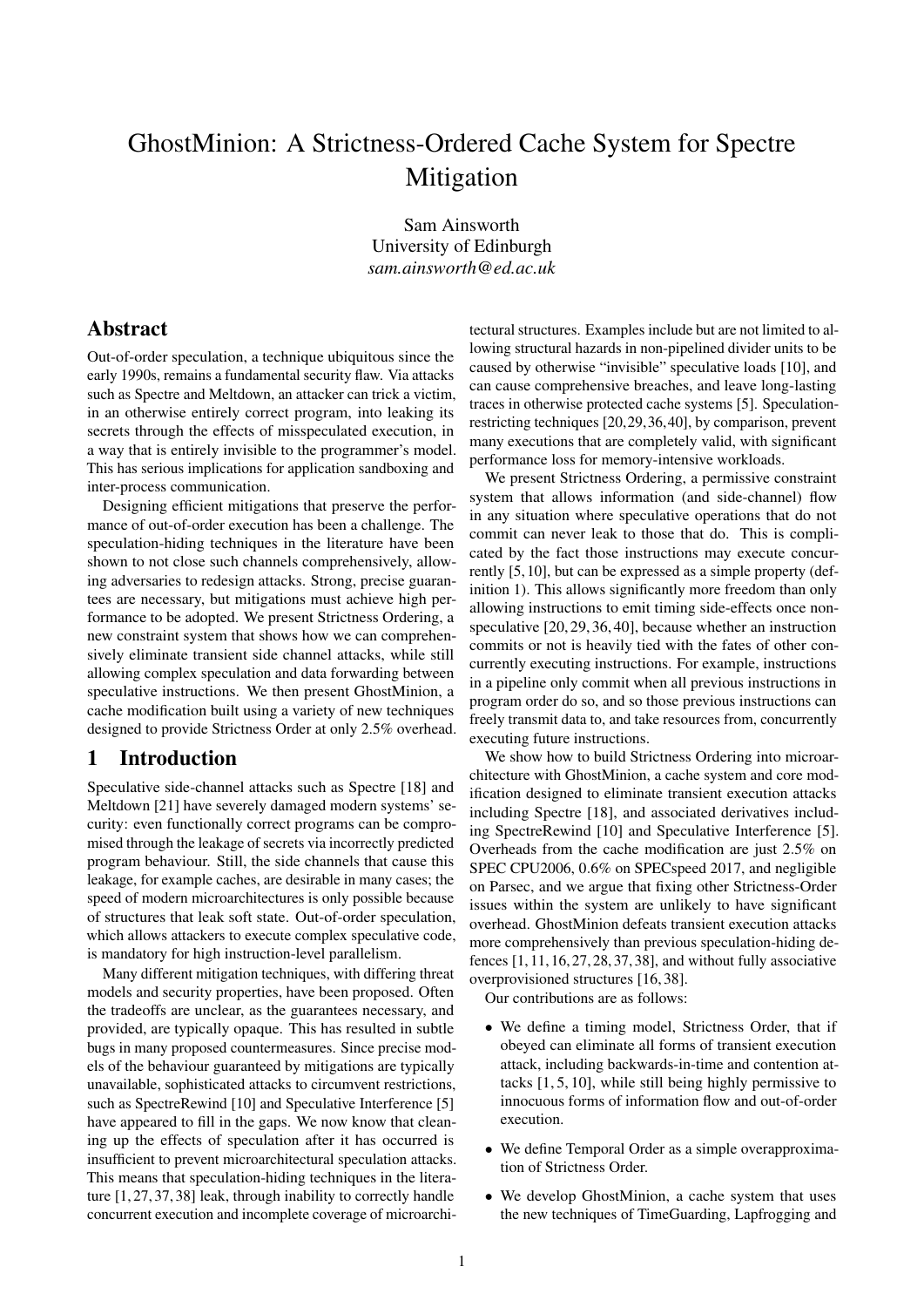ness Order, in the cache hierarchy.

- We implement or describe the extensions that would be necessary to achieve Temporal Order and/or Strictness Order for the entire system, for hypothetical attacks that violate Strictness Order (via contention or soft state) anywhere within a processor, and argue that the techniques demonstrated by GhostMinion can be used elsewhere and the additional overheads are likely to be neglgible.
- We evaluate GhostMinion in gem5, showing overheads of only 2.5% geomean for SPEC CPU2006, 0% for Parsec, and 0.6% for SPECspeed 2017.

#### 1.1 Threat Model

We assume the existence of an attacker, trying to leak secret data through transient (misspeculated) execution. They will succeed if they can change the execution time of *any* committed instruction at any point before, during or after the misspeculation, via a transient access of the secret they are trying to leak. This measurement includes but is not limited to the execution time of instructions that directly measure time, such as rdtsc. The attack may be via attacks such as Spectre [18], where no explicit exceptional behaviour is triggered by the misspeculation, or attacks such as Meltdown [21] or Foreshadow [9] where exceptional behaviour is incorrectly temporarily ignored by the speculative execution, which can be fixed more directly. When we refer specifically to Spectre, we do so because it requires more all-encompassing strategies for defence, and without loss of generality.

We do not necessarily require the attacker to successfully bring in or evict data from any observable cache past the point of misspeculation. This is because recent attacks [10] are able to measure secrets just from the effects on concurrently executing instructions, and such contention effects are able to be converted into long-lasting state changes [5].

We assume the attacker is able to run arbitrary code, but cannot load secret data directly; e.g., they are within a sandbox either in userspace or the kernel, sharing an address space with the secret but with runtime checks preventing access. The attacker could also reside in another process [1], or on another system entirely [31].

### 2 Background

#### 2.1 Spectre

Spectre [18] uses transient misspeculation of a processor, such as from a mistrained branch predictor or branch target buffer, to accesse information that the correct execution of the program would not. This can be used by an attacker to trick a victim into loading secret data, for example by ignoring safety checks on inputs or within sandboxes. Though the execution is rolled back, it may leave traces within softstate structures such as caches, which can be measured using timing side channels to reveal the secret.

In the original Spectre proof-of-concept [18], the attacker collects secret data by using it to then trigger other transient loads into the cache based on using the secret value as an index. This is followed by measuring which cache lines

Timeleaping to enforce Temporal Order, and thus Strict-have been brought into the cache once correct execution restarts, in an evict-and-time attack, or evicted, via a primeand-probe attack. This gave rise to defences that cleared up misspeculation effects after discovery [1, 11, 27, 28, 37].

#### 2.2 Backwards-in-Time Attacks

Post-misspeculation rollback is insufficient against attacks that rely on changing the timing of committed instructions *before* the misspeculation, such as SpectreRewind [10]. Outof-order processors execute many instructions in parallel. Though the frontend fetches instructions in sequence, and the backend retires them in sequence, in the middle, operations that do not commit (and are misspeculated) can occur before those that do, which are earlier in program order. SpectreRewind [10] uses misspeculation to change the timing of these logically earlier (but executed later) instructions, by causing structural-hazard contention in non-pipelined divider units. Speculative Interference [5] takes this one step further: it notes that these timing effects on logically earlier instructions can actually change the order in which instructions execute, causing different state to be stored in the cache system, and thus leaving a long-lasting trace of behaviour that can later be picked up by an attacker. The effect is not limited to non-pipelined functional units; equivalent contention can be caused by transient instructions bringing data into, or evicting data from, the cache for earlier concurrently executing instructions to use [1]. Clearing state changes on the discovery of misspeculation  $[1, 11, 27, 28, 37]$  is insufficient: side channels can travel *backwards in time* to cause equivalent damage.

## 3 Strictness Ordering

Speculative-execution attacks cause measurable behaviour that can be exploited to retrieve secrets. This is achieved by causing transient instructions, which would never be executed without the presence of misspeculation, to affect the timing of other instructions that are otherwise correct. To complicate this, instructions within a pipeline are not cleanly split up in to "transient" and "non-speculative", where the latter can transmit to any instruction and the former cannot: instead, a pipeline is filled with instructions from progressive levels of speculation. During execution it is typically unknown how far down the path of instructions we will commit before a transient misspeculation, and instruction flush, will occur.

Still, we must not be overly restrictive, in capturing innocuous transmission between instructions that cannot leak transient execution to committed state. To directly capture the threat of instructions that do not commit affecting the timing of those that do, we define a new timing influence model that must be obeyed to prevent speculative timingside-channel attacks (definition 1).

Definition 1 (Strictness Ordering). *Let* x *and* y *denote executed instructions. Under Strictness Ordering,* y *can* strictly observe  $x$  ( $x \stackrel{S}{\Rightarrow} y$ ), meaning x *can impact the execution time (cycle of any pipeline stage) of* y*, iff*

 $commit(y) \rightarrow commit(x)$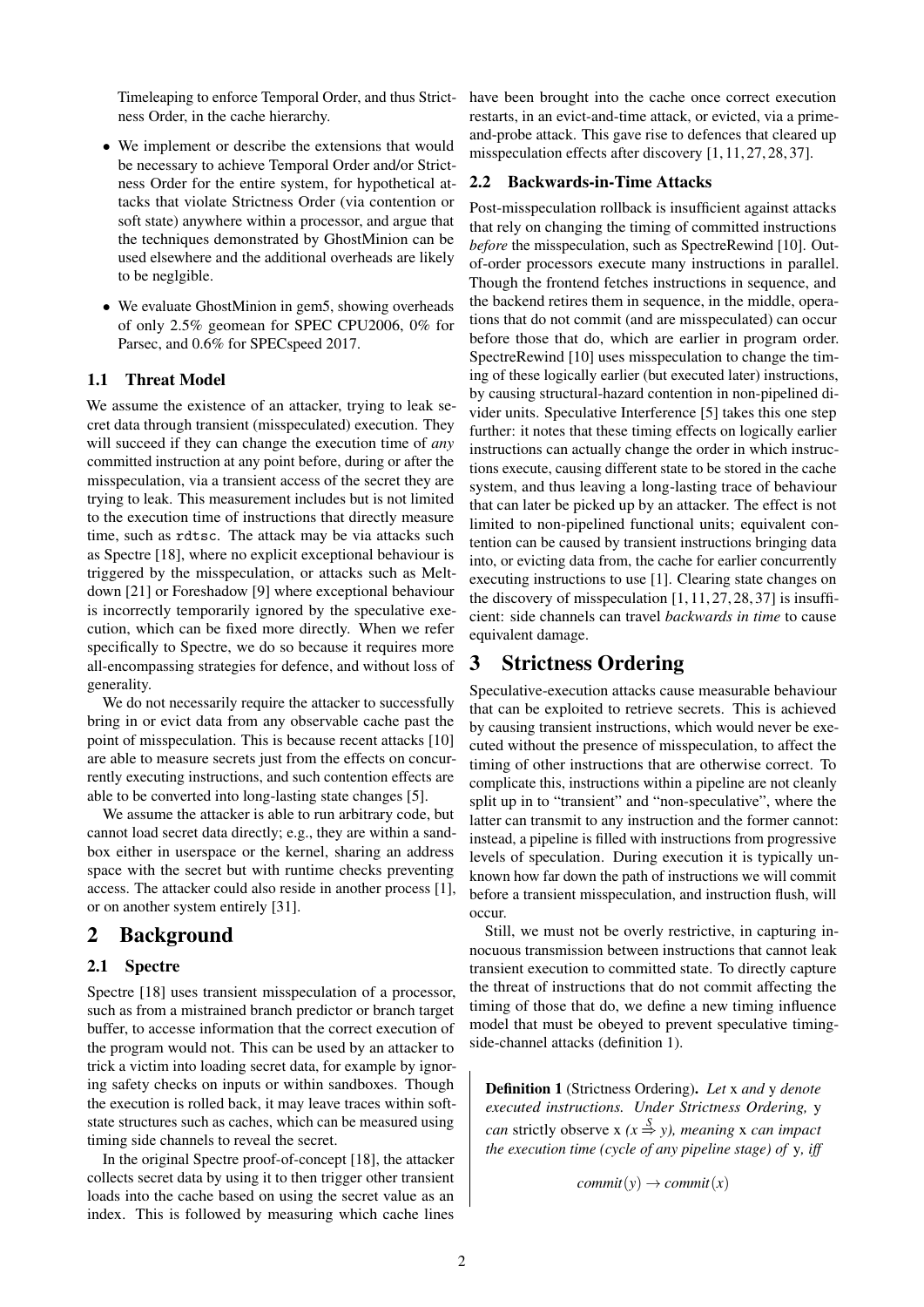*where commit*(*i*) *is true iff instruction i is guaranteed to reach the end of the CPU pipeline without being squashed, or already has, and*  $\rightarrow$  *is logical implication.* 

In other words, for *y* to observe any timing change from the execution of  $x$ ,  $y$  must be an instruction that is always squashed whenever *x* is squashed, or *x* must be an instruction that will not be squashed (or has already committed). Intuitively, this can be viewed as preventing timing sidechannel effects from flowing *backwards-in-time* from more speculative to less speculative instructions.

To prove this is sufficient to eliminate transient sidechannel attacks, suppose *x* is an instruction that is part of a transient-execution gadget: it can observe secret data *D* that is inaccessible under correct execution, and thus never commits, so  $\neg$ *commit*(*x*). Since *x* does not commit, neither will any instructions that depend on it, and so *D* may only be recovered via a (timing) side channel. If we assume the attack succeeds, some instruction *y* exists, such that *commit* $(y)$  holds, that has its timing impacted by the execution of *x* to measure the channel<sup>*a*</sup>. For that to have occured,  $x \stackrel{\text{S}}{\Rightarrow} y$  holds by definition, and so *commit*(*y*)  $\rightarrow$  *commit*(*x*). Since *commit*( $y$ ) is true, *commit*( $x$ ) must also hold. However, since x is transient,  $\neg commit(x)$  also holds, and we have a contradiction: no transient *x* that can transmit data to a committed instruction via timing side channel exists.

There are a number of properties that follow:

Every instruction that has already committed, or is guaranteed to commit, can transmit to any other. Sidechannel flow will always eventually be able to occur for valid instructions executing in program-order, as a fallback for more advanced reordering.

Within a thread and pipeline, for any two instructions *a* and *b*, either  $a \stackrel{\mathbf{S}}{\Rightarrow} b$ ,  $b \stackrel{\mathbf{S}}{\Rightarrow} a$ , or both. Assume that, as is typical, an out-of-order processor issues instructions (speculatively) in order at the front-end, and that misspeculation is handled by restarting the pipeline at the last known correct instruction in program order. It follows that there is a total order on instructions that commit: for an instruction to commit, all earlier instructions issued in program order must also do so, thus at least one of  $commit(a) \rightarrow commit(b)$  or *commit*(*b*)  $\rightarrow$  *commit*(*a*) holds. This allows us to be more lenient than waiting for instructions to become non-speculative, because it always allows older instructions to immediately transmit to newer instructions in program order, even while speculative.

The relation is transitive. Imagine that a transient instruction *x* affects the execution time of an instruction *y* that will commit. Even if the commit time of *y* is unchanged, and no directly visible side channel occurs, if the result forwards to another committed instruction *z*, which then commits earlier as a result, a side channel becomes visible. These transitive effects make it sufficient for Strictness Order to only



Figure 1: An example of ordering restrictions. Instructions in green are non-speculative, as are those in grey, which are held up by the load's cache miss. Instructions following the grey branch are speculative. Instructions in red (with hatching) cannot affect the timing of the instruction in white before becoming non-speculative, whereas instructions in blue may do so: under Strictness Order, any load before the blue branch can forward data to, or evict data seen by, the instruction in white, or contend for the same resource. By contrast, preventing speculation (Block Speculative) disallows many valid flows, whereas a baseline Unsafe system allows transient execution attacks, by making the effects of operations that do not commit, and can access data disallowed by correct execution, visible to other instructions.

maintain that the *commit time* of committed instructions to be unaffected rather than *execution time* per se, as a change in execution time of one instruction can be converted to a change in commit time of another if it has the potential to become visible. Still, to avoid having to consider this transitive impact, it is simpler to design hardware that preserves guarantees over all *execution time*: that is, at no pipeline stage should the effects of a transitive instruction alter the timing of an instruction that may later be committed.

Between threads, no such program ordering holds. For two instructions in two threads  $x_{T1}$  and  $y_{T2}$ ,  $x_{T1} \overset{S}{\neq} y_{T2}$  and  $y_{T2} \neq y_{T1}$  may both hold. Indeed, there is unlikely to be any reason for an ordering outside a guarantee of commit: timing information from  $y_{T2}$  can typically only be transmitted to *T*1 once the *yT*<sup>2</sup> instruction becomes non-speculative.

The result is a preorder relation<sup>1</sup>, demonstrated in fig. 1, which allows significantly freer execution than many previous techniques [20, 29, 36, 40], without affecting security.

Outside of its basic definition, for the Strictness Order property to be enforceable, two other properties are assumed.

First, speculative execution can only be measured by timing impact on at least one valid instruction. Outside of access to advanced performance counters, this is typically true. Second, if  $y \overset{S}{\neq} x$ , then as well as *x*'s execution time, *y* must also not be able to affect *whether x* commits. A speculative tech-

*<sup>a</sup>*This may be a timer such as rdtsc, or be based on the commit time of an instruction with state, such as an incrementing counter [30].

<sup>&</sup>lt;sup>1</sup>Strictness Order is named after, and closely related to, strictness analysis [24], an optimisation in software to transform call-by-need into call-byvalue. A function  $f$  is strict in an input  $x$  if the function fails to terminate whenever the input fails to terminate. In the same way, an instruction *y* can strictly observe an instruction *x* under Strictness Order if whenever *x* fails to commit, *y* fails to commit.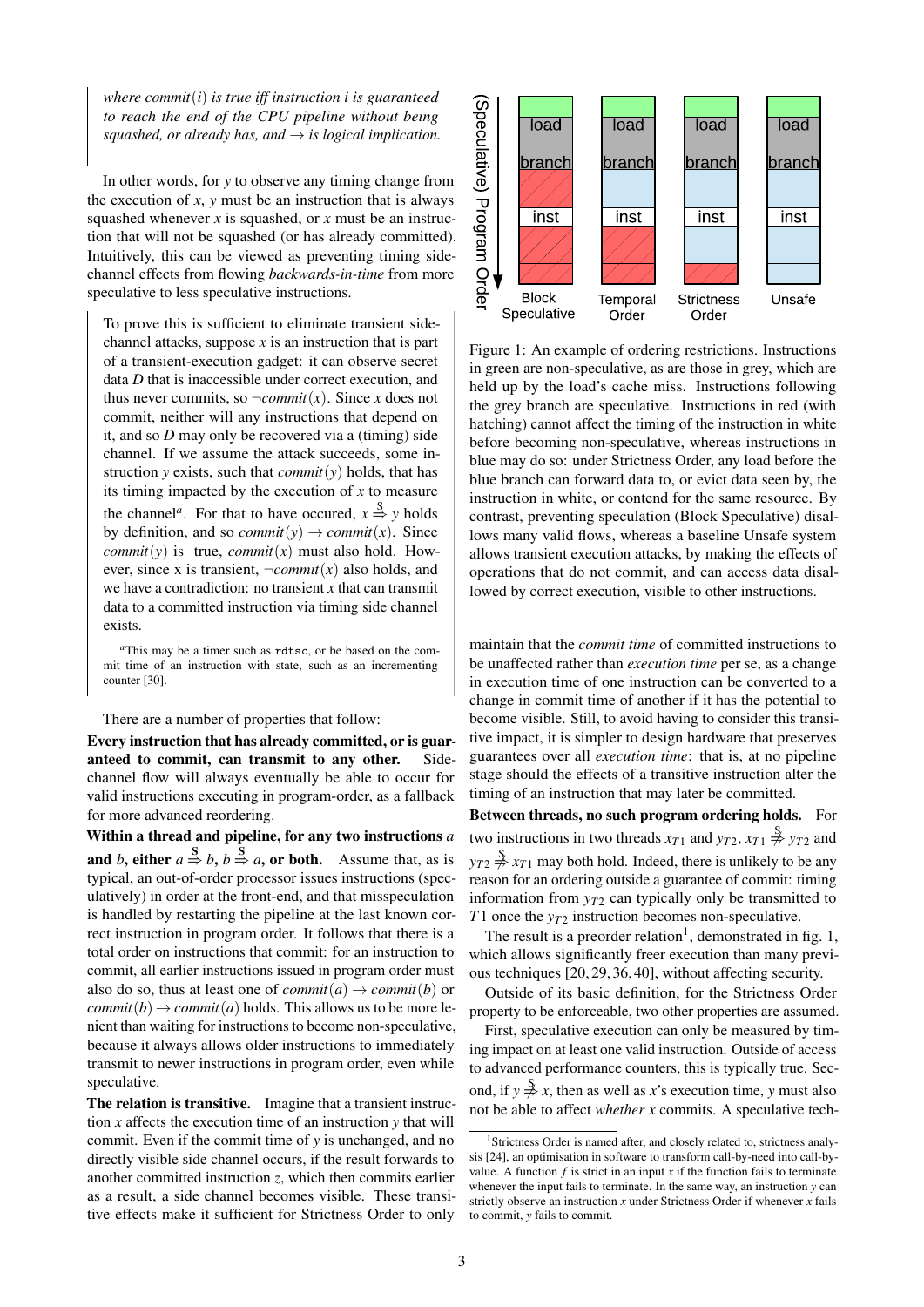nique, that assumed  $y \stackrel{S}{\Rightarrow} x$  and rolled back and re-executed *x* if incorrect, would affect the timing of the program based on the behaviour of *y*, an instruction that was never committed.

Strictness Ordering is sufficient to comprehensively prevent any transient execution attack, regardless of whether the effects are timed at any point after correct execution has restarted [5, 18, 21] or whether the observed effects are entirely concurrent contention and do not persist past the return to correct execution [5]. This is because no misspeculated operation can ever affect the execution time of any committed instruction at any point.

Definition 2 (Temporal Ordering). *Let* x *and* y *denote executed instructions. Under Temporal Ordering,* y temporally succeeds  $x$  ( $x \stackrel{T}{\Rightarrow} y$ ), *meaning* x *can impact the execution time of* y*, iff*

 $commit(x) \vee seq(x, y)$ 

*where commit*(*i*) *is true iff instruction i will reach the end of the CPU pipeline without being squashed, or already has, seq*(*x*, *y*) *indicates that* x *occurs before* y *in the program's instruction sequence, and* ∨ *is logical disjunction.*

A simple overapproximation of Strictness Order is Temporal Order (definition 2). This considers each new instruction as more speculative than the last. This is more lenient than in-order execution, or blocking all speculative computation (Block Speculative in fig. 1), as it only prevents *information flow* (side channels or otherwise) in reverse. Execution can otherwise still occur out-of-order. For typical out-of-order systems, which re-execute instructions past misspeculation, a Temporal-Order microarchitecture obeys Strictness Order: since there is a total order on instructions that commit within a thread,  $seq(x, y) \rightarrow (commit(y) \rightarrow commit(x))$ , and by logical tautology,  $commit(x) \rightarrow (commit(y) \rightarrow commit(x))$ . Instructions can be treated as speculative until they reach commit, and each new instruction can be treated as more speculative than the last. GhostMinion implements Temporal Order for simplicity, and because the overapproximation causes little performance loss even though it rejects some valid orderings. The difference is shown in fig. 1.

## 4 GhostMinion

Here we develop GhostMinion, an extension to the cache system and core to enforce Temporal Ordering (definition 2), and thus Strictness Ordering (definition 1) as a result. A summary is shown in fig. 2: we cache the results of speculative memory accesses in a compartment of the L1 cache, labelled a GhostMinion. These are only allowed to impact state within the rest of the cache system (the nonspeculative cache hierarchy) once an instruction becomes non-speculative. Within the GhostMinion, instructions may be forbidden from seeing eviction or insertion of others, depending on their Strictness Order (figs. 3 and 4). The enforcement of this is guaranteed by *TimeGuarding*, which directly translates Temporal Order into hardware. Transient contention in the rest of the system, such as the miss-status handling registers (MSHRs) or non-pipelined instructions, is also subject to TimeGuarding, or when more appropriate *leapfrogging* (fig. 5), which allows stealing of resources, followed by replay of the offending operation, to prevent breaking Strictness Order under greedy out-of-order resource allocation.

#### 4.1 How to Achieve Strictness Ordering

Suppose we have two instructions, *x* and *y*, where *x* is a misspeculated instruction transmitting via side channel to *y*, which has, or will be, committed. There are three cases: *y* commits before *x* enters the pipeline, *y* is issued after *x* is flushed, or both are in the pipeline concurrently.

The first case is trivial. If *y* commits before *x* enters the pipeline, then no timing information from *x* could ever reach *y*. The second is also relatively simple: we must clear any state changes that were caused by misspeculation before restarting correct execution. In order to not affect the timing of future committed instructions, thus violating Strictness Order, this rollback to a misspeculation-free state must be timing-invariant to the content, or *volume* of content, that needs to be cleaned up. This means that allowing misspeculation to propagate through a cache system, followed by (serially) undoing [27, 37] the results would violate Strictness Order, resulting in a side channel. Instead, we must make this rollback time-invariant [1] and efficient, by limiting speculative changes to a small region of SRAM (the GhostMinion).

The final case, where *x* and *y* execute concurrently, is that exploited by techniques such as SpectreRewind [10] and Speculative Interference [5]. Since both are in the pipeline simultaneously, and *y* will be committed but *x* will not, we know that *y* is before *x* in (speculative) program order, and that  $y \stackrel{S}{\Rightarrow} x$  but  $x \stackrel{S}{\Rightarrow} y$ . Still, *y* may be delayed from being a candidate for execution, and so *x* may execute first. To enforce Strictness Order, *x*'s execution must not be visible by timing *y*. Not only must we keep speculative resources confined to a GhostMinion: we must also prevent any *backwardsin-time* channels before misspeculation is detected. Under Temporal Order, which treats instructions as a sequence, older instructions in program order must not be able to read data brought in by logically newer instructions, and so must observe a cache miss in the GhostMinion (fig. 4a). Newer instructions also cannot evict the data of an older instruction, and so a fill must fail if there are no storage options left within a GhostMinion cache set that do not violate this constraint (fig. 4b). Resource contention must also be hidden, and so older instructions can steal contended resources taken by newer instructions, which must then repeat (fig. 5).

#### 4.2 Overview

GhostMinions are placed next to the L1, and accessed in parallel with the L1. They buffer speculative accesses from the rest of the memory hierarchy, which cannot be altered by speculative evictions or fills. The *non-speculative* cache hierarchy may follow any inclusion or exclusion policy, but must be non-inclusive non-exclusive with respect to the Ghost-Minion to avoid information leakage.

The non-speculative cache hierarchy never sees state changes from speculative instructions, and so no rollback is required for them on misspeculation. Only the GhostMinion is wiped on misspeculation, and only it needs restrictions on its data forwarding (fig. 4). Changes in the non-speculative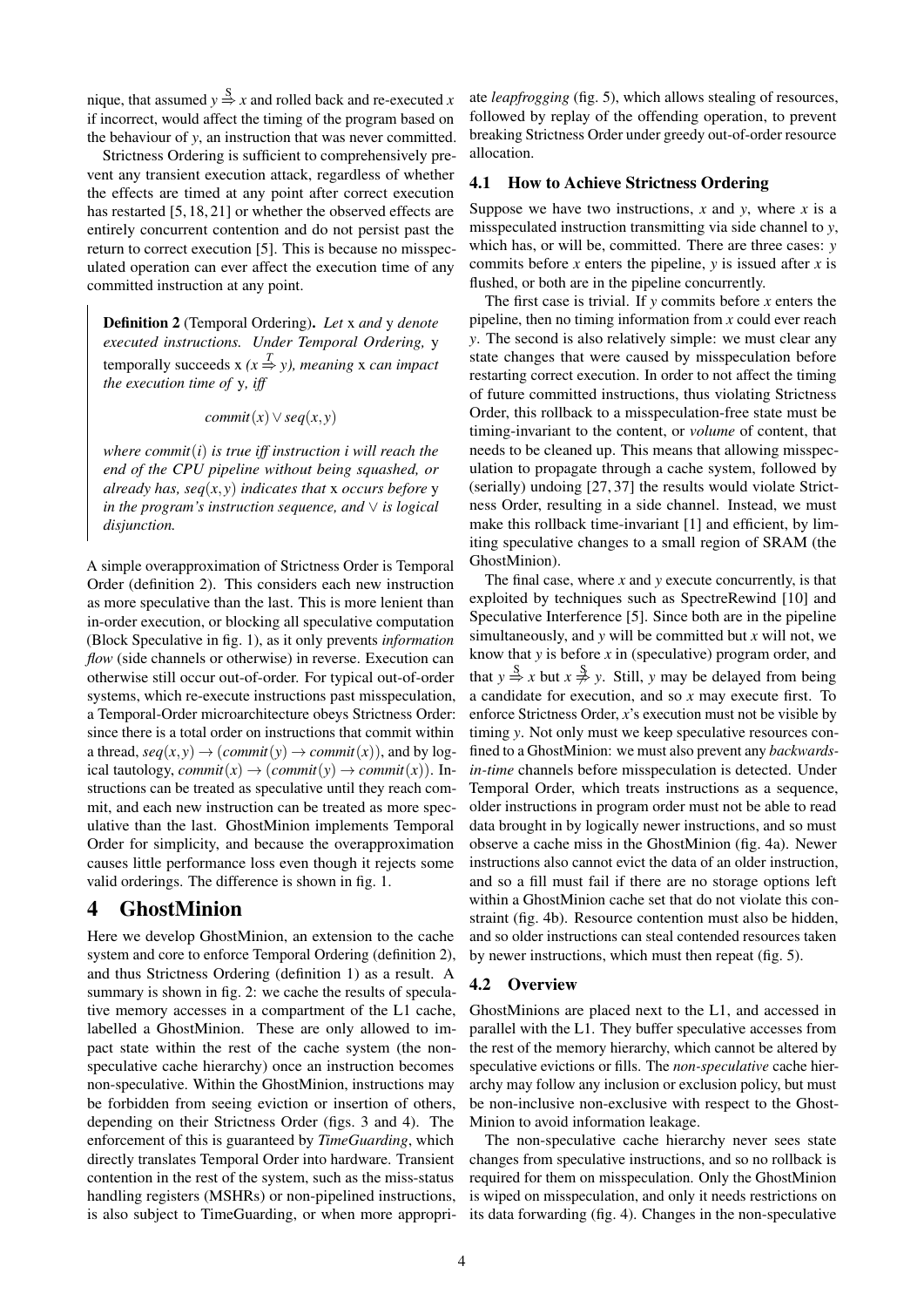

Figure 2: GhostMinion attaches to each L1 cache, and is designed to cache speculative loads, with *TimeGuarding* to make this data (and any eviction) invisible under concurrent misspeculation. To hide contention, timestamp metadata propagates into the MSHRs at each cache level, allowing loads to be cancelled and replaced (*leapfrogging*).

cache hierarchy can only occur through non-speculative memory accesses (such as the head of the reorder buffer), through a committed instruction moving data out of the GhostMinion (fig. 3), or through the actions of a prefetcher. Still, GhostMinions share the L1's miss status handling registers (MSHRs), and use the L2 and L3's MSHRs, which though they are transient, can cause contention-based timing flow without care. To avoid this, we propagate Temporal Order throughout the MSHR hierarchy, in particular using leapfrogging (fig. 5) to steal resources back when the existence of a partially complete memory access would leak. GhostMinions cannot cause deadlock or livelock, as all valid instructions become non-speculative, and thus globally visible, once they reach the head of the reorder buffer.

GhostMinions are wiped on misspeculation, in a timinginvariant way, to clear all timestamps above the point of misspeculation<sup>2</sup>. This is done in a single cycle using parallel registers [1], separate from the L1 cache, which indicate validity and timestamp. GhostMinions do not hold dirty data, and so no writeback is required on this invalidate operation. In addition, to prevent Temporal-Order violation from concurrent execution, constraints on forwarding and evicting data in a GhostMinion must hold: these are explored below.

#### 4.3 Free-Slotting

A speculative overwrite (by an instruction  $x$ ), within the GhostMinion, of data brought in by an instruction *z* that has committed, is forbidden, as this would result in a backwardsin-time channel by evicting the non-speculative data. Precisely, a speculative instruction *y*, where  $z \stackrel{T}{\Rightarrow} y \stackrel{T}{\Rightarrow} x$ , but  $x \neq y$ , may then try to read the original, now-evicted cache line from *z*. What follows is that, in order to bring data into a GhostMinion, we can only overwrite free slots or data that is *more speculative* than the current load. To avoid resource starvation, when we write a cache line into the nonspeculative L1 on commit, we must also evict it from the GhostMinion to create a *free slot* for speculative memory accesses (fig. 3). If the cache system guarantees either exclu-

| Writeback<br>to L1 | Free   | Free   | 0x23<br>TS: 14 TS: 11         | $\vert x_0 \rangle$ |  |  |
|--------------------|--------|--------|-------------------------------|---------------------|--|--|
|                    | Set 1  |        | Set 2                         |                     |  |  |
| and Evict          | 0x14   | 0x16   | 0x15                          | 0x17                |  |  |
|                    |        |        | TS: 22∥TS: 25∥ TS: 26∥TS: 27∣ |                     |  |  |
|                    |        |        |                               |                     |  |  |
|                    | Commit | 0x14   |                               |                     |  |  |
|                    |        | TS: 22 |                               |                     |  |  |

Figure 3: On commit of a load, the GhostMinion is checked for any cached line that matches, and can be validly read in Strictness Order by the committed instruction based on its timestamp (TS). If found, it is written to the L1, and evicted from the GhostMinion, leaving a "free slot" for future speculative loads to fill without evicting non-speculative data.

sion or inclusion for the non-speculative hierarchy, then the line is kept in the GhostMinion until the data can be moved to the L1 while preserving this invariant, to service requests while exclusion or inclusion are enforced in the hierarchy.

*Free-slotting* is why GhostMinions are placed next to L1 caches, rather than closer to the CPU as in techniques such as MuonTrap [1]. Since a GhostMinion does not store committed data, it no longer makes sense to use a GhostMinion as a fast L0 cache for frequent lookups: instead, it should be accessed in parallel with the L1. This writeback-on-commit is the only way data can escape to the outside world: otherwise, it is thrown away, to avoid affecting other caches<sup>3</sup>.

#### 4.4 TimeGuarding

To track Temporal Order, each issued instruction is assigned a timestamp. This is attached to speculative memory accesses of the GhostMinion; a speculative load is only allowed to *read* a value from the GhostMinion if its timestamp is *greater or equal* than the value in the GhostMinion (fig. 4a).

A cache *fill* in the GhostMinion is only allowed if *a)* the block is free, or *b)* the new request has a *lower* timestamp than the block it wishes to evict  $(f\mathbf{g}, 4\mathbf{b})^4$ . Whether a suitable space is available or not is dictated by the value of a given address, assuming the structure is not fully associative, and the number of sets available. If no sets can validly be used within a given line without violating TimeGuarding, the load is returned to the CPU without being written to the GhostMinion: it will thus not be available to write back to the L1 on commit.

Logically and behaviourally, the TimeGuard can be considered a timestamp increasing to infinity. Implementation-

<sup>2</sup>Unlike in MuonTrap [1], we do not clear *all* data from the GhostMinion, as this could violate Temporal Order if the discovered misspeculation is *itself* speculative (e.g. because a misspeculated branch *C* relies on a yet-tobe-resolved branch *B*).

<sup>&</sup>lt;sup>3</sup>Nevertheless, the state of the non-speculative cache hierarchy can validly be different from a sequential execution, but only in ways that do not violate Temporal Order. For example, if instruction *y* at timestamp 43 fills the GhostMinion, then *x* at timestamp 42 fills to the same slot, which it sees as free to preserve Timestamp Order. This means that *y*, never fills to the L1 despite both being valid. This is permitted because, while *x* cannot see the out-of-order effects of *y*, *y* is validly permitted see the out-of-order effects of *x*. Thus, maintaining equivalent state to an in-order execution is not necessary to maintain Temporal Order or Strictness Order.

<sup>4</sup>Any policy that does not reveal the difference between *a)* a "free slot" and *b)* a location taken by a block at a higher timestamp, to an instruction at a lower timestamp, is valid; we choose to take free slots if available, and evict the highest-timestamped available location in a set otherwise. This is because only the highest-timestamped instruction is aware that the GhostMinion is in fact full.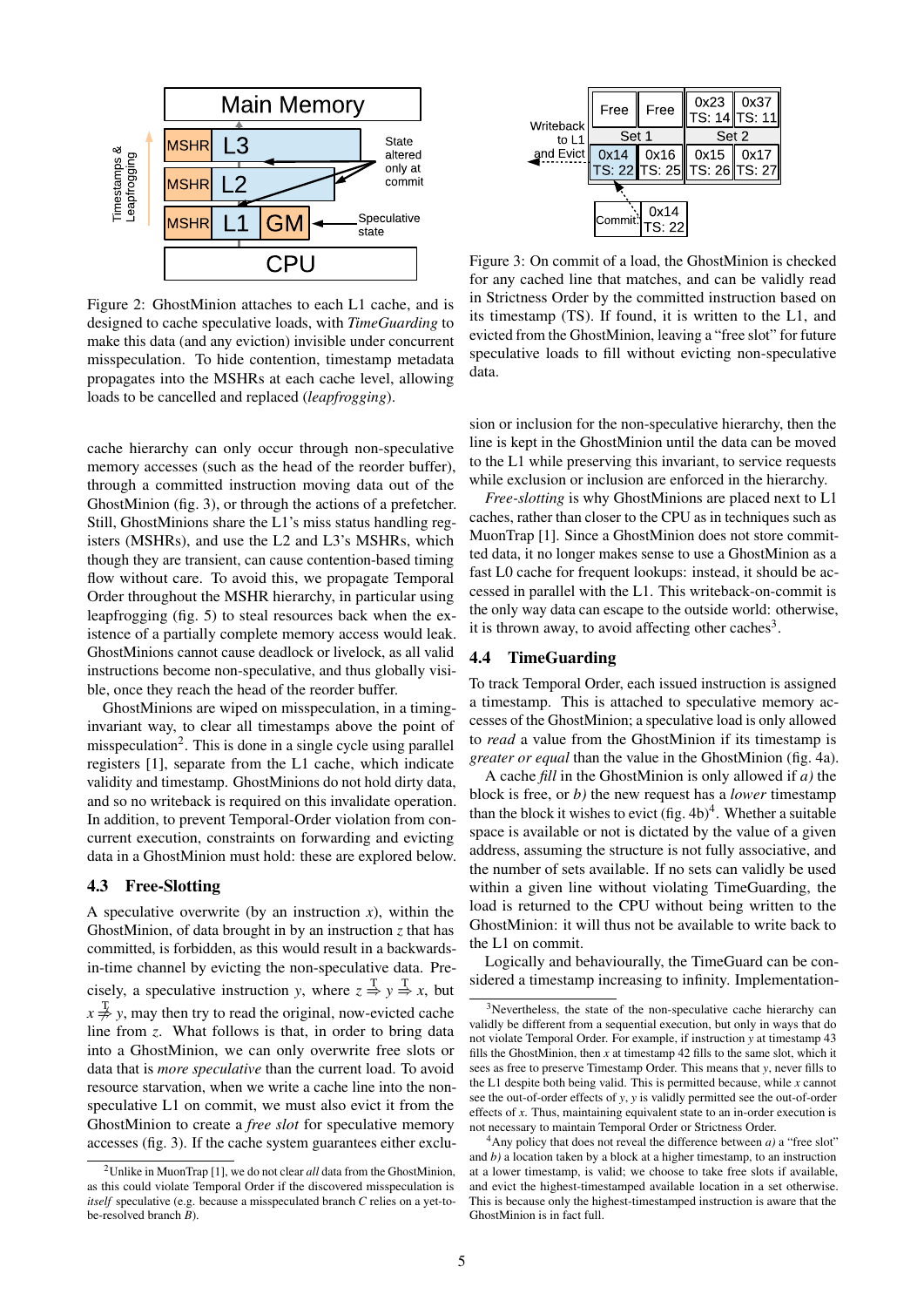

(a) Reads only succeed if the timestamp of a cache line is less than or equal to the timestamp of the instruction. In this example, if the load of *0x14* at timestamp 22 did not commit, but the same load at timestamp 21 committed and observed 22's cache line, this would break Strictness Order. For the load of *0x15*, the timestamp 28 is higher than 27; the former cannot commit if the latter fails, so the channel is permitted.

| Fill:   | Free  | Free | $0x23$   $0x37$<br> TS: 14  TS: 11 |  |
|---------|-------|------|------------------------------------|--|
|         | Set 1 |      | Set 2                              |  |
| 'TS: 24 |       |      | $0x14$ 0x16 0x15 0x17              |  |
|         |       |      | TS: 22 TS: 25 TS: 26 TS: 27        |  |

(b) Filling the GhostMinion is the opposite: it can only overwrite data with a greater-than or equal timestamp (or a free slot).

Figure 4: To enforce Strictness Order, GhostMinion puts TimeGuarding restrictions on which data can be read or overwritten, to make the existence of concurrent misspeculation invisible. This prevents any backwards information flow, from existence or non-existence of data, and works regardless of the associativity of the GhostMinion.



Figure 5: An example of *leapfrogging*. Here, no miss status handling registers (MSHRs) in the cache are free. The read request we are attempting has a timestamp of 25, and so cannot affect the execution of the MSHR requests at timestamps 22 and 23. The timestamp 28 must be invisible to our current request: the new read, at timestamp 25, replaces the one at timestamp 28, which fails and must reattempt later.

wise, the maximum timestamp is sized to be twice the number of reorder-buffer entries, as a sliding window<sup>5</sup>.

#### 4.5 Leapfrogging

GhostMinion allocates and schedules resources to instructions greedily. A speculative instruction *y* may be allocated the last free MSHR in the cache, when an instruction  $x$ , before *y* in program order, becomes available to execute. If *y* then delayed the execution of *x*, this would be a violation of Temporal Order (and thus Strictness Order), and so to fix this, *x* must be able to steal *y*'s MSHR from underneath it, in a process called *leapfrogging* (fig. 5). This causes the load for *y* to lose its MSHR resource; the core treats it as though the MSHRs are full, and so the load must be reattempted once new resources are available, to hide its execution from *x*. To implement this, a thread's load requests' timestamps are propagated up the entire MSHR hierarchy: a load can fail due to leapfrogs in any MSHR up to main memory.

A special case of leapfrogging, which we call *timeleaping*, is when instructions *x* and *y*, such that  $x \stackrel{T}{\Rightarrow} y$  but  $y \stackrel{T}{\neq} x$ , execute concurrently, with *y* issuing first, and both attempt to bring in the *same* cache line. Here, they can both be attached to the same MSHR, and so *y* need not be cancelled and replayed<sup>6</sup>. To hide the timing effect, the load is still leapfrogged: it is restarted at each cache. As with standard leapfrogging, this may cause *cascading leapfrogs*, in this case of the same request, in multiple different cache levels. This achieves the same timing response as if only *x* executed the load, which since  $x \stackrel{T}{\Rightarrow} y$  may validly forward the result to *y*.

#### 4.6 Coherence

Timing data can also leak through influencing coherence protocol states [34]. Between threads, no Strictness Order exists in general (section 3). This means that coherence states, either in non-speculative caches or in other GhostMinions, must not be altered until an instruction commits.

GhostMinion uses a technique taken from MuonTrap [1], which is sufficient to avoid altering non-speculative coherence state, and avoid observing timing effects from speculative state. A block within a GhostMinion can only be in Shared or Invalid<sup>7</sup> . A *Shared* block can only exist in a GhostMinion provided no *Exclusive/Modified* blocks sit in non-local parts of the cache hierarchy; that is, caches not along a direct path from the CPU to Main Memory, for example in a private (non-speculative) cache of another core. Loads that would violate this wait until non-speculative, filling directly into the L1, before they can gain a coherent copy.

Equivalently, if a line exists in exclusive or modified in a localised part of the non-speculative cache (for example, a private L2 or L1), a valid copy cannot exist, in a GhostMinion or in a non-speculative cache, down any other part of the hierarchy. This means any upgrade (for example, to perform a store) need only invalidate GhostMinions on paths *closer to a CPU* than such a copy, in a method timing-insensitive to the speculative contents of a GhostMinion [1].

Outside the coherence protocol itself, GhostMinion can forward a speculative non-coherent copy of a value, in Exclusive or Modified in a non-local part of the cache hierarchy, to the GhostMinion. On an attempt to commit an

<sup>&</sup>lt;sup>5</sup>Since there will only ever be *N* maximum instructions in the reorder buffer at once, allocated in timestamp order, each individual instruction can only execute concurrently with 2*N* instructions. It is sufficient to allocate timestamps in-order with a wrap-around at 2*N*, and gives the constraint that an instruction at timestamp *t* can only overwrite a cache line at timestamp  $t$ ..( $(t + N)$  mod  $(2N)$ ), and only read all others.

 ${}^{6}$ If *x* literally takes the same MSHR, and thus prioritises the taking of a *particular* MSHR based on whether *x* and *y* match, then leapfrogging should otherwise occur on the highest timestamped MSHR to avoid breaking Temporal Order. If we instead used a random eviction policy of MSHRs for any timestamp above *x*'s, an instruction *z* using another MSHR, which believed there was still free space, could learn that the addresses of *x* and *y* match even if  $x \stackrel{T}{\Rightarrow} z \stackrel{T}{\Rightarrow} y$  and  $y \stackrel{T}{\neq} z \stackrel{T}{\neq} x$ , if it were therefore never leapfrogged.

 $7$ The ReadExclusive memory request necessary for stores can only occur once the store becomes non-speculative [1]. Stores already typically occur at commit, since they are challenging to roll back, and do not sit on critical paths unlike loads, due to the store buffering permissible in conventional TSO and relaxed consistency models.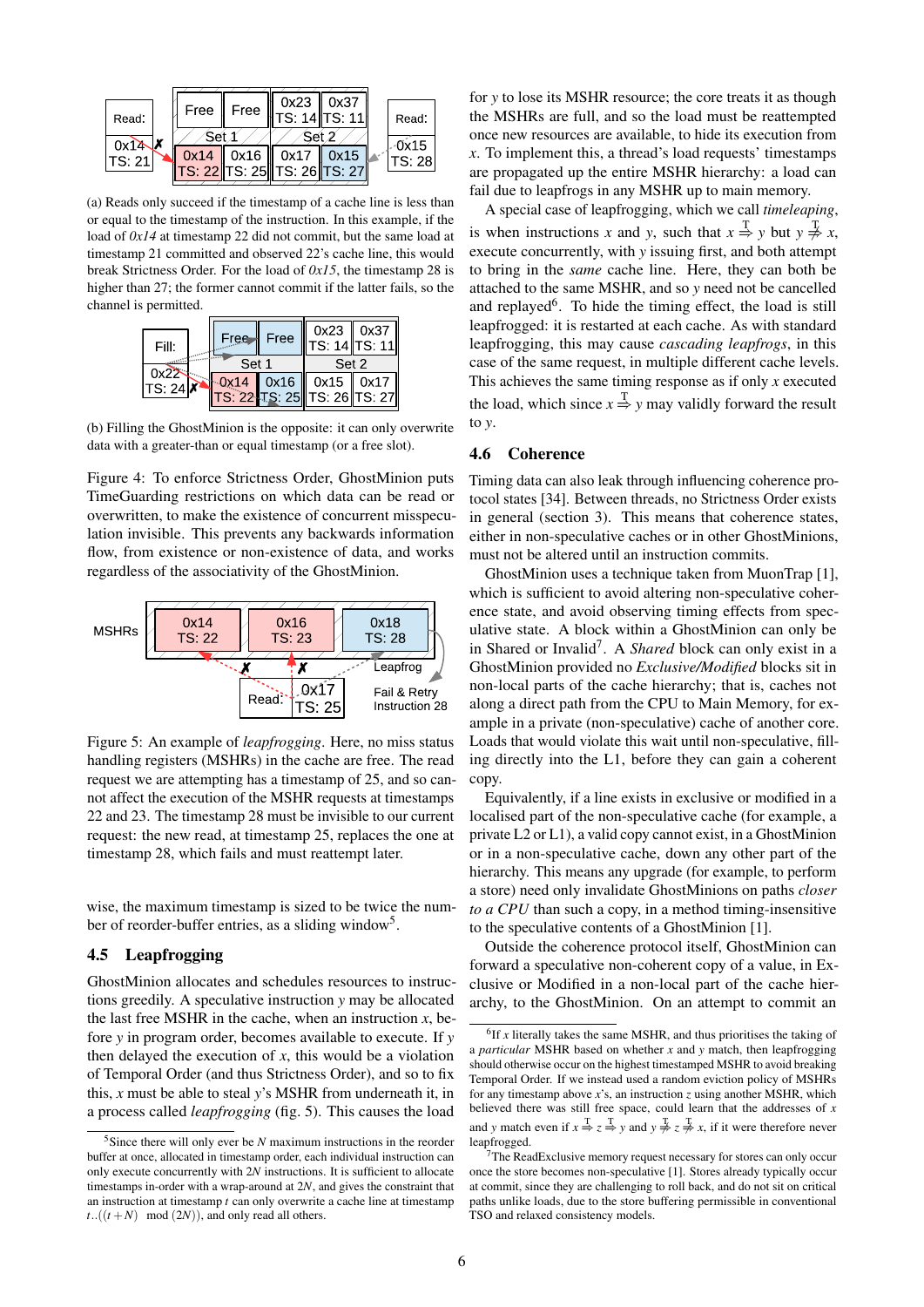instruction using this non-coherent copy, the load is replayed non-speculatively, and the instruction itself re-executed if the value has subsequently changed. This technique is taken from InvisiSpec [38], which uses it for all speculative loads. If the load originally received a valid shared copy, rather than a value-predicted version, and can thus commit without this check, and no shared copy existed in any non-local part of the non-speculative hierarchy, the L1 cache may then issue a decoupled upgrade [1] to move the data into exclusive.

#### 4.7 Prefetching

To avoid information leakage, prefetchers in non-speculative parts of the cache hierarchy can only be trained on nonspeculative input. To achieve this, speculative memory accesses are tagged with the cache level they were brought in from. On commit, not only is the value (if relevant) brought in to the GhostMinion, committed to the L1, a prefetcher notification is also sent to the level it was brought in from (and any levels closer to the CPU), provided it has a prefetcher at that level. Again, this technique is inspired by MuonTrap [1].

Prefetchers can only be trained using data from speculative streams if they prefetch into the GhostMinion. For prefetchers close to the CPU, such as fetch-directed instruction prefetching [26], this may be desirable. These prefetches are timestamped to the value of the last instruction used as input to the prefetcher: only instructions with equal or higher timestamp can observe the prefetches.

#### 4.8 Instruction GhostMinion

The instruction cache can also be affected by transient execution attacks. These can be caused in two ways. Branches can be speculatively resolved not only by lookup in the predictor and branch target buffer, but also as a result of computation (for example, a branch or branch target conditional on the value of a secret). Alternatively, secrets can generate a contention effect on instruction-fetch progress.

Because instruction fetch is executed in (speculative) program order, protection is easier than for the data hierarchy, since no instruction reordering can occur, so for a pipeline's concurrently executing instructions, Temporal Order cannot be broken via passing information *backwards-in-time*. We need only worry about leaking information from the end of misspeculation to the start of re-execution. Still, we must be able to return to a cache state unaffected by wrong speculation, and in a timing-invariant way that does not reveal how much state was changed. This requires being able to wipe an instruction GhostMinion with a parallel invalidate operation, like for a data GhostMinion. Further, if  $y \neq x$ , then *y* cannot evict *x*'s cache line unless *x* has been committed. We handle this via TimeGuarding (section 4.4), and in practice, the instruction GhostMinion is similar to the data GhostMinion mentioned above, without coherence requirements.

#### 4.9 Remaining Channels

Though for a system to truly be transient side-channel free, the entire system must obey Strictness Order, the techniques here are sufficient to prevent load forwarding, either forwards or backwards in time, being used to extract such an attack. Further, since the cache system is the most complex holder of speculatively updated soft state, it is responsible for the vast majority of overheads in mitigation. We argue here

that for other system components, the overhead of providing Strictness Order is likely to be negligible, and that we can reuse techniques developed here or elsewhere.

Within-core structural hazards Strictness Order can be violated by a resource anywhere within the core being taken by a misspeculated instruction, delaying the scheduling of an instruction that will be committed. For single-cycle or pipelined operations, the solution is simple: we can prioritise instructions with lower timestamp. For multi-cycle operations that can cause structural hazards [5, 10, 39] scheduling can be done in Strictness Order via TimeGuarding. Alternatively, scheduling could be done optimistically, with leapfrogging used to cancel operations if Strictness Order is violated. We implemented the former in our gem5 simulation, such that functional units that are not pipelined (in our case, the IntDiv, FloatDiv, and FloatSqrt units) may only be issued a speculative operation once all previous speculative operations in timestamp order, that may use the same unit, have issued. This means that all IntDivs, for example, are executed in (speculative) program order with respect to each other. This causes no non-negligible slowdown in any workload we evaluated (maximum 0.08%). In fact, we saw a slight speedup on some workloads (4% geomean on SPEC CPU2006, and 2% on SPECspeed 2017). This is unsurprising; non-pipelined functional units are rarely part of address calculation for loads, and so are unlikely to be improved by long-scale reordering, and by favoring the scheduling of earlier operations, we cause entries to leave the reorder buffer more quickly. Since this shows a speedup, not a slowdown, we do not include this cost saving in the rest of the evaluation, to avoid masking overheads of other mitigations.

Load-Store Queue Here, protection is simpler than for the cache; it is naturally designed to transmit data in forwardsprogram order, thus providing Temporal Order for data flow. Still, to protect against the opposite (data not flowing when it otherwise should, via contention), TimeGuarding (section 4.4) and leapfrogging (section 4.5) can be used.

Transient contention from multiple threads Because no total ordering exists for concurrently executing instructions on multiple threads, leapfrogging cannot be used to hide contention between them, particularly on MSHR resources in shared caches. Data-oblivious execution [39] presents one solution to this, where each instruction has a predicted use of such resources, and must repeat once non-speculative if this prediction is incorrect. Still, the concept of Strictness Order makes this problem much simpler. As it provides a method of avoiding timing leakage in the wrong order within a thread, it vastly simplifies the prediction complexity. Instead of needing to predict *for every instruction*, Strictness Order makes predicting resource utilisation *per thread* sufficient to avoid leakage. This allows simple macro-level allocation based on recent committed behaviour to be used for shared resources. For simultaneous multi-threaded systems, cross-thread instruction port contention [6] can be prevented similarly.

Address translation GhostMinions should also be attached to TLBs [1] and page table walker caches. Behaviour is similar to those developed here, without coherence protection.

DRAM contention Speculation-hiding techniques in the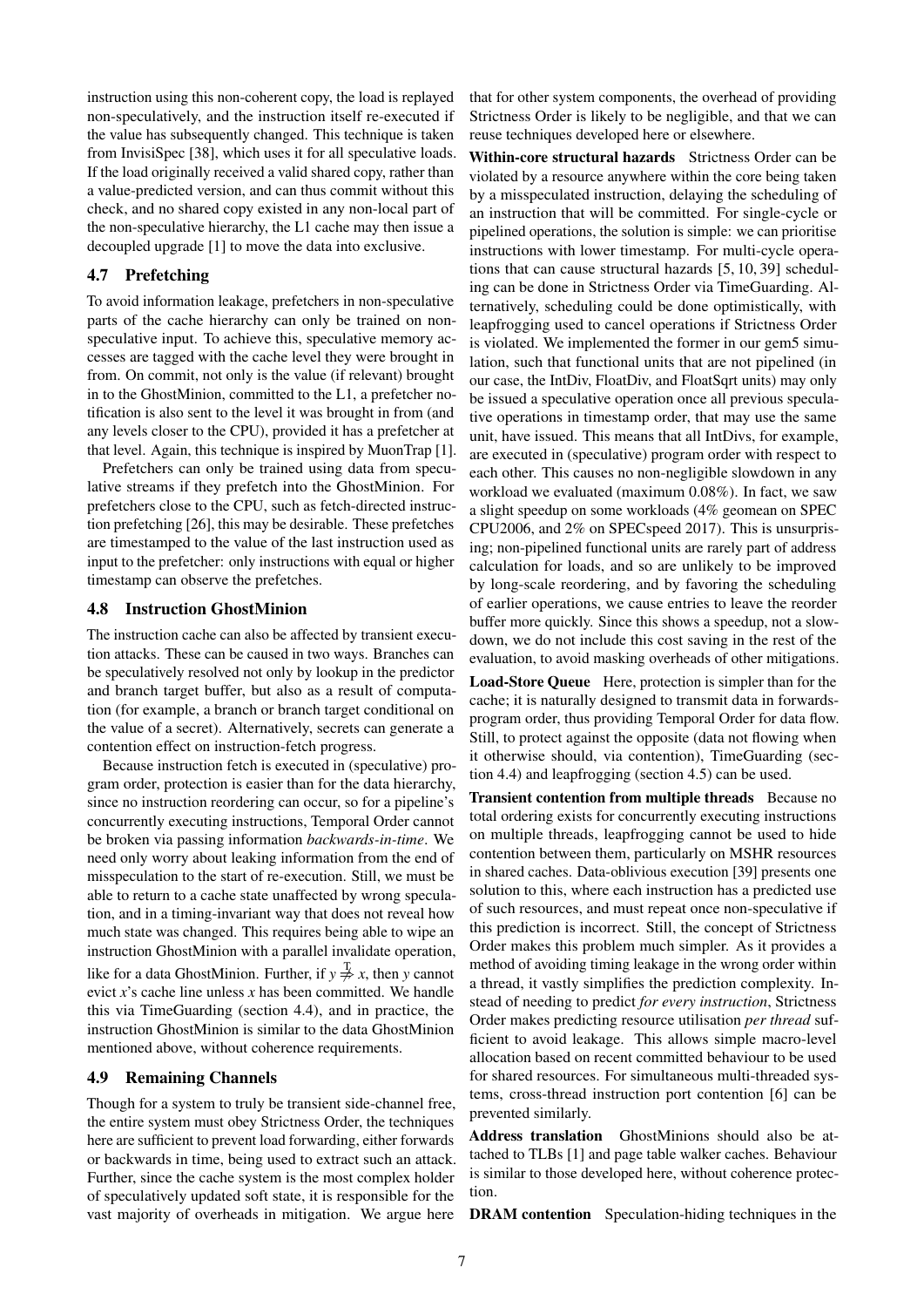literature disallow speculative DRAM accesses entirely [39] or keep them out of scope [1, 38]. The biggest issue is openpage policies acting as an implicit cache. Still, allowing only non-speculative accesses to leave pages open may be feasible, since they are most useful with the spatially local accesses from prefetchers rather than the out-of-order core.

Other soft state: There are many structures that store soft state within systems, such as branch predictors, branch target buffers, and even frequency-voltage scaling [31]. Unlike with the cache, we believe there is little need to update these with speculative values, and so Strictness Order should in general be achieved by only updating them nonspeculatively.

#### 4.10 Optimizations

This proof-of-concept microarchitecture, implementing Temporal Order, leaves potential optimisations on the table.

Early Commit Instead of treating instructions as speculative until commit (as in GhostMinion, MuonTrap [1], InvisiSpec-Future [38] and STT-Future [40]), instructions could be treated as non-speculative provided their branches are resolved (as in InvisiSpec-Spectre [38] and STT-Spectre [40]). This requires some more tracking within the processor, and stops any inherent protection against exception attacks [21], but these may be dealt with via other means [32].

Full Strictness Order The Temporal Order that Ghost-Minion implements is, though simple, more restrictive than necessary. To support Strictness Order, rather than labelling each individual instruction with a new timestamp, this could instead be done by assigning a new timestamp after each speculatively predicted branch instruction (or more generally, operation that has the potential to fault). To extract further performance, groups with differing timestamps could be merged when intermediate speculation is resolved.

#### 4.11 Summary

Here we have presented GhostMinion, a cache system designed to obey Temporal Order, a simple version of Strictness Order. To avoid any information leakage to concurrent instructions that violate this order, we have introduced a variety of techniques to make such instructions' behaviour visible when in a permitted order, and invisible otherwise: this is greatly simplified by the fact that Strictness Order is total for a pipeline's execution, and thus for any two instructions, at least one can see the effects of the other.

## 5 Experimental Setup

We use gem5 [8] to model the high-performance Aarch64 system in table 1. This is based on the default out-oforder setup in gem5 also used in previous Spectre defenses [1, 38, 40]. We simulate SPEC CPU2006 [14] in syscall emulation mode, fast forwarding for 1 billion instructions, then running for 1 billion. SPECspeed 2017 is fast-forwarded for 10 billion, to account for longer initialization, for workloads that would run in gem5. Parsec [7] (sim-medium) is run in full-system mode on four threads, to completion, for workloads that compile on Aarch64. Performance breakdowns are performed on SPEC CPU2006, as this shows the highest overhead. Results for InvisiSpec [38], STT [40], which only allow potentially-leaking memory ac-

| Core                     |                                           |  |  |  |
|--------------------------|-------------------------------------------|--|--|--|
| Core                     | 4-Core, 8-Wide, Out-of-order, 2.0GHz      |  |  |  |
| Pipeline                 | 192-Entry ROB, 64-entry IQ, 32-entry      |  |  |  |
|                          | LQ, 32-entry SQ, 256 Int / 256 FP regis-  |  |  |  |
|                          | ters, 6 Int ALUs, 4 FP ALUs, 2 Mult/Div   |  |  |  |
|                          | ALU                                       |  |  |  |
| Tournament               | 2-bit, 2048-entry local, 8192 global,     |  |  |  |
| Predictor                | 8192 choice, 4096 BTB, 16 RAS             |  |  |  |
|                          |                                           |  |  |  |
| Caches with GhostMinions |                                           |  |  |  |
| L1 ICache                | 32KiB, 2-way, 2-cycle latency, 4 MSHRs    |  |  |  |
| L1 DCache                | 64KiB, 2-way, 2-cycle latency, 4 MSHRs    |  |  |  |
| D/I GhostMinions         | 2KiB, 2-way, accessed with I/D cache      |  |  |  |
|                          |                                           |  |  |  |
| Rest of system           |                                           |  |  |  |
| L <sub>2</sub> Cache     | 2MiB, shared, 8-way, 20-cycle latency, 20 |  |  |  |
|                          | MSHRs, stride prefetcher (64-entry RPT)   |  |  |  |
| Memory                   | DDR3-1600 11-11-11                        |  |  |  |
| ΟS                       | Ubuntu 14.04 LTS                          |  |  |  |

Table 1: System experimental setup.

STT [40] and MuonTrap [1], on the same Aarch64 setup, are compared against.

## 6 Evaluation

The performance overheads of GhostMinion are minimal for most workloads (2.5% geomean on SPEC CPU2006, 0% Parsec, 0.6% SPECspeed 2017). Though the worst case is 30%, this is a fundamental to hiding incorrect speculation rather than specific to GhostMinion. The prevention of backwardsin-time channels, via TimeGuarding and leapfrogging, rarely affects performance, as such flow is rare.

#### 6.1 Comparison

Figure 6 shows the performance of GhostMinion on SPEC CPU2006 relative to other techniques in the literature. Figure 7 shows the same on 4-thread Parsec, and Figure 8 on SPECspeed 2017. While InvisiSpec [38] follows a similar strategy of hiding speculative loads (in a Load-Store Queue rather than a cache, and without precise Strictness Order guarantees, making it vulnerable to Speculative Interference [5]), its overheads are much higher: this is mainly down to the coherence protocol requiring a repeated load when an instruction becomes non-speculative before it is allowed to commit, unlike GhostMinion's MuonTrap-like technique [1] which takes such operations off of the critical path. This is despite GhostMinion allowing the use of set-associative structures in a leak-free way via TimeGuarding, and without redundant copies of a cache line for every load-queue entry. GhostMinion follows the same threat model as InvisiSpec-Future rather than InvisiSpec-Spectre, in that all operations are considered unsafe until commit time, rather than until all branches have been decided (but not exceptions). This has little impact on the performance of GhostMinion, because few critical-path operations must wait until commit.

The speculation-hiding mechanism of GhostMinion, made safe using the Strictness Order-based TimeGuarding and leapfrogging, allows more permissive execution of programs than the speculation-prevention mechanisms within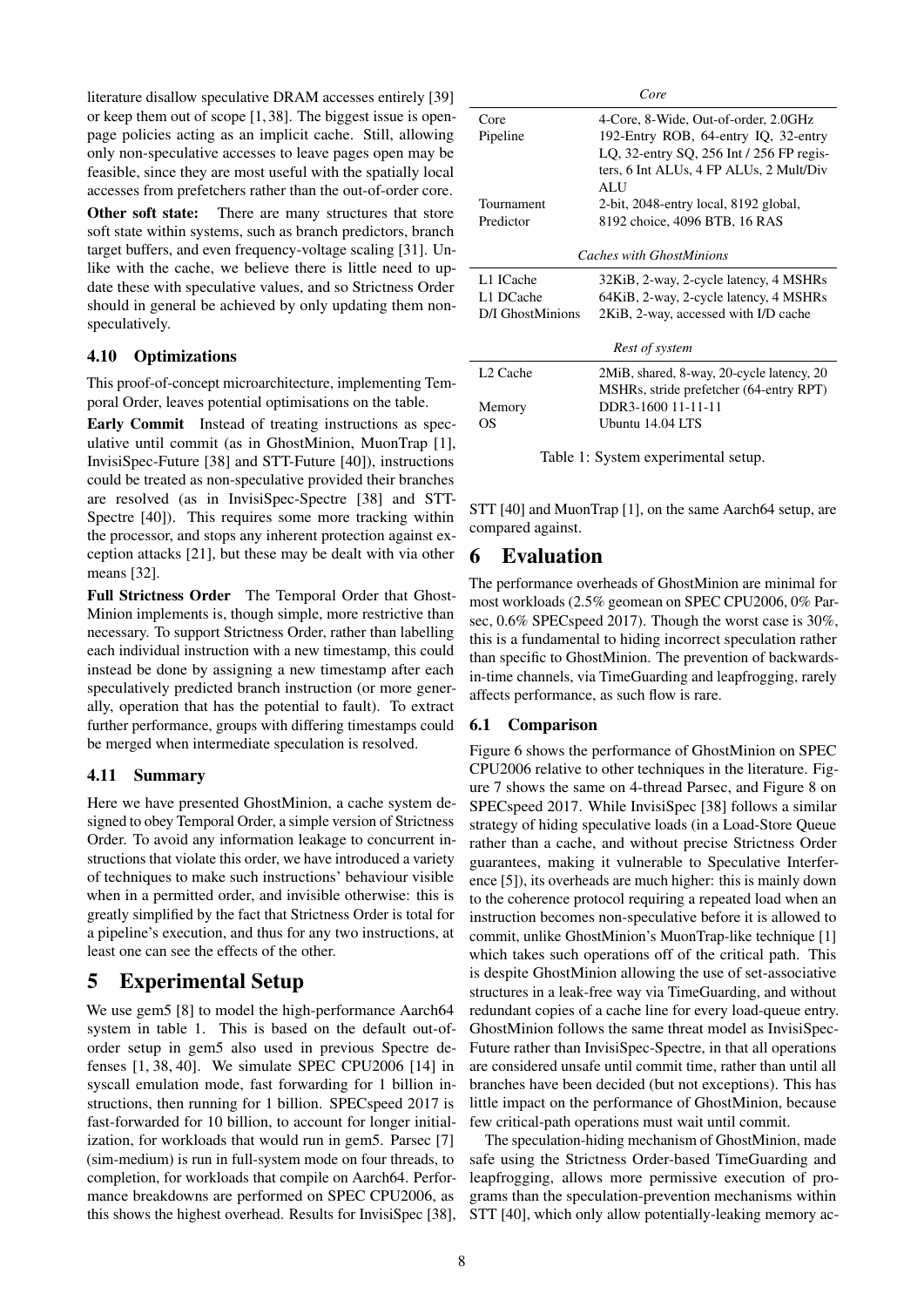

Figure 6: The performance overhead of GhostMinion on SPEC CPU2006, versus various techniques from the literature.



Figure 7: The performance overhead of GhostMinion on 4 thread Parsec, versus various techniques from the literature.

cesses, such as those based on another speculative (tainted) load, to occur once all previous branches have been decided. There are many workloads, such as astar, gamess, gromacs, libquantum, namd, omnetpp and xalancbmk, where STT shows large overheads when GhostMinion shows none at all.

Despite offering stronger guarantees than MuonTrap [1], a technique that hides speculative memory accesses in an L0 filter cache, rather than a parallel structure next to the L1, GhostMinion outperforms both MuonTrap techniques on SPEC CPU2006, and outperforms MuonTrap-Flush on Parsec and SPECspeed 2017. MuonTrap is designed primarily as a cross-process defence, though with an optional flush post-misspeculation (MuonTrap-Flush). Even though one of GhostMinion's mechanisms to support Strictness Order is this same flush, the placement of GhostMinion next to the L1 cache, with access in parallel, is better suited to frequent flushing than an L0 filter cache is, where the latter is often empty, and thus serves only to increase the access latency of the L1 data/instruction caches. Since a GhostMinion does not store values already in the attached L1, it can be smaller and less associative than a MuonTrap.

Some workloads still show significant overhead with a GhostMinion. Mcf in SPEC CPU2006 shows almost 30% overhead. MuonTrap's base system shows no overhead here, whereas STT-Spectre and MuonTrap-Flush show similar overhead to GhostMinion, with other techniques higher. The base MuonTrap is the only technique that allows access to data brought in via misspeculation past the point of the processor restarting execution: MuonTrap-Flush and Ghost-Minion clear it, InvisiSpec makes it invisible through its Load-Store queue, and STT doesn't execute dangerous loads at all. What this suggests is that mcf, and other workloads such as bzip2, gcc, gobmk, soplex, wrf and zeusmp, rely on this incorrect speculation to do useful prefetching work, and so any safe mechanism must prevent it and lose the relevant performance gains. To improve this, we would require more accurate speculation, or a (speculation-safe) prefetcher able to target complex memory accesses.

#### 6.2 Analysis of Overheads

Figure 9 breaks down the overheads of each part of the full GhostMinion on SPEC CPU2006. Here, we see that most of the performance overhead comes from both the data-side GhostMinion, and the coherence protocol extensions, with a smaller contribution from the prefetcher (helping lbm by presenting a stabler pattern, and hindering others by affecting timeliness) and none from the instruction side.

Gcc, leslie3d and mcf are hurt by the lack of access to misspeculated data on the data-side, as is wrf in SPECspeed 2017. Still, a DMinion improves performance slightly on workloads such as gamess, GemsFDTD, tonto, povray, and particularly libquantum. This is down to reduced conflict misses, particularly when part of the active set is used repeatedly in the DMinion before it is committed (and thus evicts the conflicting sets). Still, this rare speedup is brittle; we see for Libquantum that, if either the coherence or prefetcher mechanisms are added, the improvement disappears.

#### 6.3 TimeGuarding and Leapfrogging

The overheads from protecting against backwards-in-time channels within current speculative state, as opposed to lack of resource in the GhostMinion or clearing on misspeculation, rarely affect benign code. As seen in fig. 9, the extra overhead is 0.2%, with a worst case of 2.5%. Figure 10 shows the proportion of memory requests that experience *TimeGuarding* in the GhostMinion, to prevent access to a cache line brought in by a future memory request, those that experience *timeleaping*, where a memory request currently in the MSHRs would deliver data backwards in time, and *leapfrogging*, where limited miss status handling registers (MSHR) resources are taken in the wrong order, and therefore must be reclaimed by instructions with earlier times-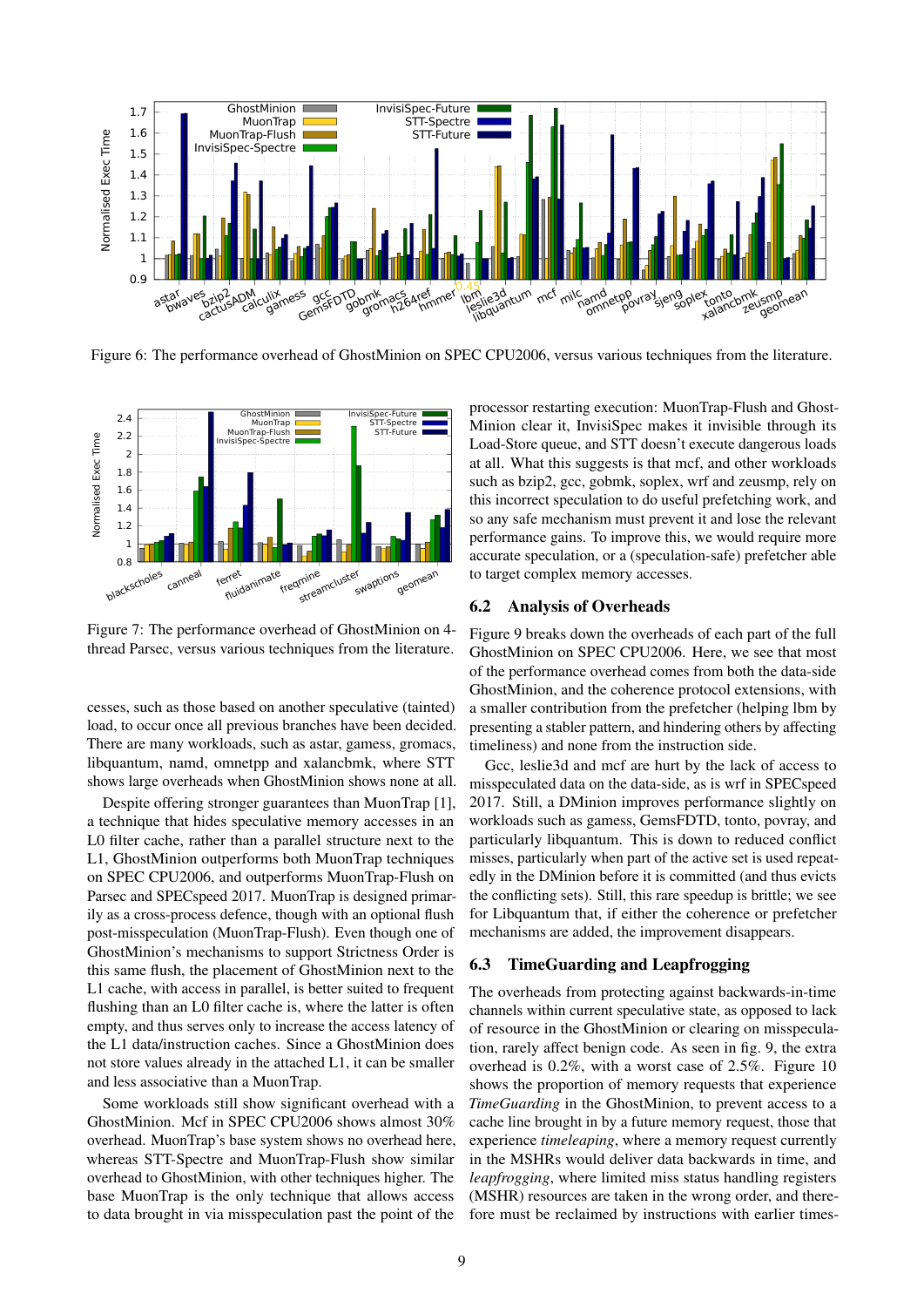





Figure 9: Breakdown of overheads from GhostMinion. Dminion-Timeless shows a GhostMinion with no concept of timestamping, but still wiped on misspeculation, so able to protect against standard Spectre attacks but not backwardsin-time attacks. The DMinion, IMinion and combined techniques are relative to an unprotected system; for Coherence / Prefetcher, the lighter bars show overhead (with DMinion enabled) relative to the baseline, and the darker bars relative to the DMinion alone.

tamps.

All three are uncommon; programs that transmit data "backwards in time" are unusual. Still, there are exceptions. Soplex often has *timeleaps*, or load hits in the MSHRs, which are waiting for memory accesses to complete, where the original instruction that caused the MSHR to be allocated is logically after the new access to the cache in timestamp order, causing a replay of the load to ensure safety. This may be limited by more permissive Strictness-Order mechanisms than the Temporal Order implemented in our prototype. Other workloads, such as mcf, libquantum, and omnetpp, experience *leapfrogging*, caused by a combination of running out of MSHR resources, and MSHR resources being allocated in an order where later timestamped instructions take resources that would otherwise be allocated to those with an earlier timestamp. Still, the overheads could be reduced by providing more MSHRs in the cache. The Temporal Order implemented in our prototype. Other<br>the Temporal Order implemented in our prototype. Other<br>workloads, such as ment, libquantum, and omnetpp, expe-<br>rience *leapfrogging*, caused by a combination of runnin

#### 6.4 Sizing Sensitivity

Figure 11 shows the performance of GhostMinion with various sizes of GhostMinion, where 2KiB is the default. We see that 4KiB is negligibly faster and 1KiB is negligibly slower. For some workloads, performance is relatively consistent regardless of GhostMinion size; most of their working set fits in the L1, and so use of the GhostMinion is rare in general.



Figure 10: *Backwards-in-time* prevention is rarely triggered.

of space causes progressively more cache lines to be thrown away before reaching the non-speculative caches.

Still, from 512B (8 cache lines) or fewer, spikes start to appear: in particular, povray at 128B, and Xalancbmk at 512B and 256B (but not 128B). In these cases, the Ghost-Minion is consistently not big enough, and so cache lines leave the GhostMinion before commit. This means they are repeatedly brought in from main memory. This can be solved by asynchronously reloading cache lines that were brought in to the GhostMinion by a speculative instruction, but are missing from the L1 cache and GhostMinion at commit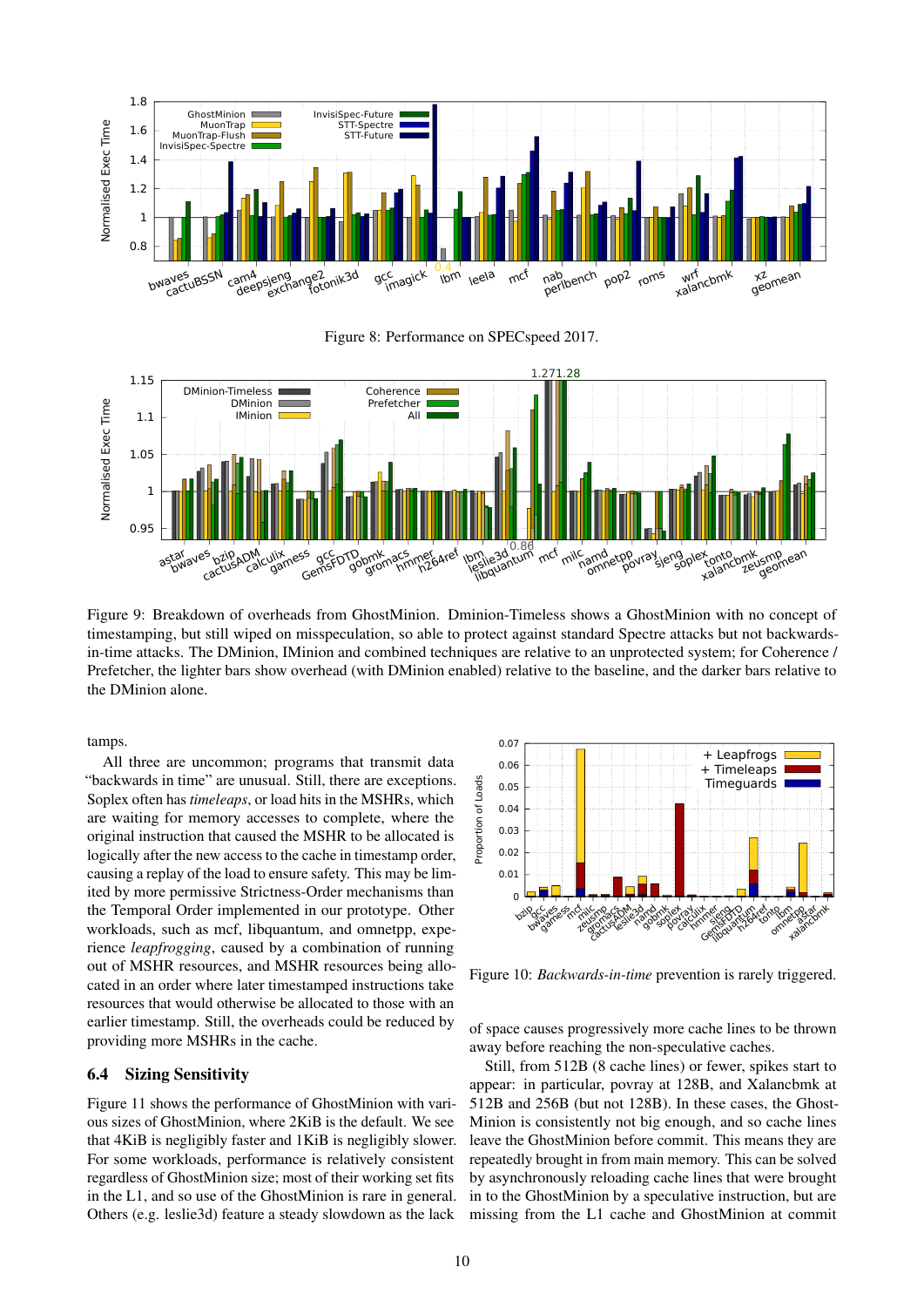time. This eliminates the spikes, and thus allows reasonable performance even with very small (128B, or 2 cache line) GhostMinions. For more moderate sizes, this lowers performance, as it causes reload of some values that are never used again, especially in GemsFDTD and to a lesser extent in zeusmp, milc and lbm, so we turn it off by default.

#### 6.5 Power Analysis

GhostMinion involves accessing the L1 cache and GhostMinion in parallel, unlike MuonTrap [1] where the speculativehiding cache is an L0 filter cache. We have shown in section 6.1 that this gives performance improvements when the speculative cache is frequently cleared, as is necessary for a comprehensive protection mechanism, but clearly there is an associated energy cost from the parallel accesses. Still, the timestamps that allow GhostMinion to safely use set associativity for its secret structures give significant efficiency compared with techniques that rely on full associativity or overprovisioning [16, 38] to hide storage contention.

At 22nm, CACTI [23] places the static power consumption at 0.47*mW* per 2KiB GhostMinion, versus 12.8*mW* for the 64KiB L1 data cache, and read energy at 1.5*pJ* versus 8.6*pJ* for the L1 data cache, due to the latter's larger size. The new memory accesses from GhostMinion constitute of a read access in the GhostMinion for every read in the L1, a write for every line brought into the GhostMinion, and a read for every cache line brought into the GhostMinion and then committed into the L1. While some of this could be reduced by a form of way prediction to only access one of the two structures, provided this maintained the Strictness Order guarantees, the overhead is already small, with 3µ*W* maximum dynamic power draw for data, and  $1\mu W$  for instructions, across SPEC CPU2006. Compared with around 1*W* per core for recent Arm systems [25], the overheads are negligible.

## 7 Related Work

Here we discuss existing (micro)architectural mitigations designed to prevent Spectre attacks. In turn, we consider how the concept of Strictness Order relates to their operation.

#### 7.1 Speculation Hiding

Speculation-hiding techniques are intended to allow speculation to occur, but hide any effects from being observed by an attacker. There is varying compliance with Strictness Order, and thus vulnerability to contention attacks [5, 10].

InvisiSpec [38] appears to offer Temporal Order (definition 2) for loads only: "*InvisiSpec reuses only state allocated by prior (in program order) instructions, to avoid creating new side channels.*" To avoid incorrect eviction of data from its structures, it allocates them in program order. This requires overprovisioning, with full cache-line copies per each word-sized load-queue entry. SafeSpec [16] appears to offer Strictness Order (definition 1): "*Speculative instructions in the same execution branch as the load that fetched a shadow cache line... can use the value from the shadow structure.*" It worst-case overprovisions its shadow structures to avoid contention from concurrent execution. Unlike InvisiSpec and GhostMinion, coherence channels [34] are not protected, and only GhostMinion handles MSHR and within-core [5, 10] contention. Temporal Order directly translates into TimeGuarding in GhostMinion. This allows multiple levels of untrusted speculation to coexist within a set-associative cache structure, without leaking data via presence or absence. It gives more comprehensive enforcement, and without the overprovisioning of previous work [16, 38].

Data-oblivious execution [39] makes all speculative instructions use a predicted amount of time on resources such as cache (by level prediction) and FPU (estimated cycle length). Under Strictness Order, many side channels are permitted without obliviousness: earlier instructions in program order always allow Strictness-Order transmission to later ones.

DAWG [17] dynamically partitions cache ways between distinct domains, such as groups of processes; MuonTrap [1] prevents the observation of speculative state, brought in to a filter cache, from affecting other processes, by flushing limited regions of speculation on context switch, and via coherence protocol changes. Neither enforces Strictness Order even between processes: though a cross-process attacker may not be able to directly observe speculative state changes, the timing of context switches and inter-process communication may still be altered by the effects of misspeculated execution. GhostMinion's TimeGuarding provides a direct method to augment these caches to support hiding concurrent execution, by preventing information flow backwards-in-time.

Rollback techniques, such as CleanupSpec [27] and ReversiSpec [37], permit speculative execution to change the cache system, and roll it back under misspeculation. These violate Strictness Order on two counts. The time to roll back is dependent on the amount of state, which affects restarting of execution. As exploited in SpectreRewind [10] and Speculative Interference [5], correct execution, earlier in program order but concurrent with misspeculated execution, can see the effects of misspeculation. The latter property affects any techniques that only clear effects of misspeculation once it is discovered, such as MuonTrap-Flush [1], Ghost Loads [28], and Gonzalez et al.'s RISC-V BOOM mitigation [11].

Spectector [12] is a software analysis technique, based on the concept of *speculative non-interference* of state leakage. DOLMA [22] defines a similar property in *Transient Non-Observability*. He et al. [13] present the concept of attack graphs, which model access-control authorization delays on secret data in order to generate new vulnerabilities and evaluate defences against them. Strictness Order is a permissive constraint that can be used to define hardware that comprehensively obeys and defends against these properties.

#### 7.2 Speculation Restricting

Alternatively, techniques can restrict speculative behaviour from occurring at all, rather than hiding its effects. Examples of such techniques include Speculative Taint Tracking [40], NDA [36], Selective Delay and Value Prediction [29], Conditional Speculation [20], and SpecShield [4]. Restricting unsafe speculation is sufficient to achieve Strictness Order, though it is not necessary. Still, restricting it entirely has fewer implications on complexity, state-hiding and coherence. To limit performance impact, such techniques violate Strictness Order in a selective way, for speculative instructions that can be demonstrated unlikely to leak secrets, for example not taking input from speculatively loaded data [40].

The fence instructions [2, 15, 33] built in to current mi-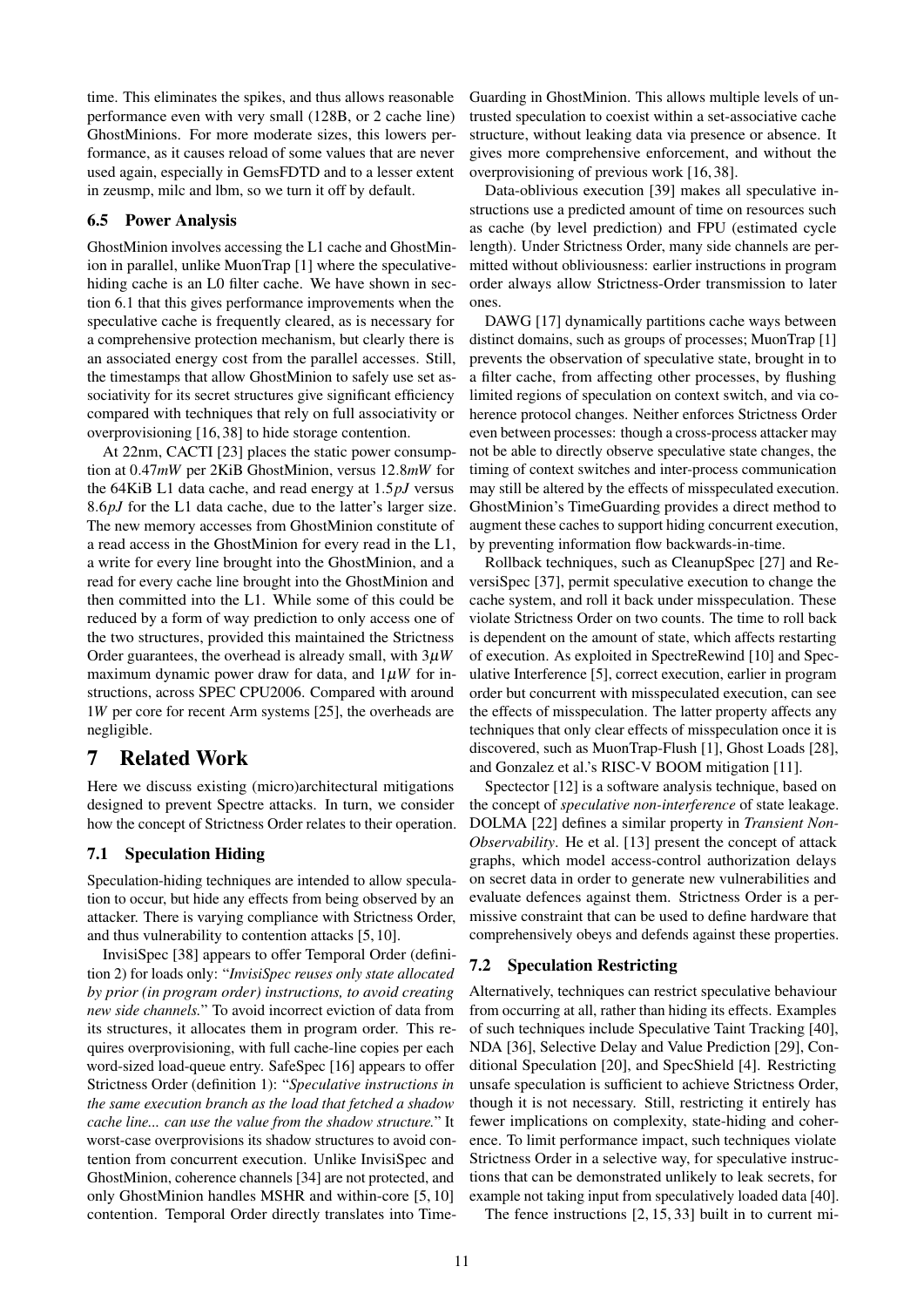

Figure 11: Slowdown of GhostMinion with different-sized instruction and data minions (2K default, each 2-way assoc.). Asynchronous reload of lost cache lines (*geo. async.*, where we only show the geomean for brevity) removes the spikes in performance seen with small GhostMinions, but is inadvisable for systems with ample resources.

croarchitectures can be viewed as a special case: these limit reordering of instructions around each side of the fence. Still, these could be implemented, without changing their guarantees, via Strictness Order around the barrier instead.

#### 7.3 Other Techniques

Other more ad-hoc speculation-restriction techniques are currently in use, such as Retpoline [35], which redirects branch target flow, though these are harder to give precise Strictness Order analysis of. Isolation and randomisation of structures, such as over the branch target buffer [3] and branch predictor [19], restrict the ability of a cross-domain attacker from training a victim. Though they do not prevent attacks where the victim trains itself, and are thus more suited to protection against Variant 2 [18] than other attacks, they provide strong probabilistic guarantees rather than full Strictness Order constraints. Kaiser [32] is another example of isolation, where Meltdown [21] is prevented by separating out the kernel and userspace's page tables, and thus gives protection outside of Strictness-Order guarantees.

## 8 Conclusion

We have presented Strictness Ordering, a permissive constraint system designed to prevent speculative execution attacks, by comprehensively preventing the timing effects of mis-speculated instructions from leaking to instructions that do commit, either executed concurrently or in future. It does this while still allowing widespread forwarding of speculative information, by noting that, within a thread, the fates of many speculative instructions are tied together, and that processors generate instructions that become progressively more speculative, and so instructions earlier in program order can always produce side channels for those later.

GhostMinion demonstrates the techniques needed to implement a full microarchitecture without heavy speculation restriction, while remaining safe via Strictness-Order guarantees. By combining Strictness Order and GhostMinion with prediction for shared speculative resources between threads [39], and notions of Speculative Taint [40] to further permissify constraints, we believe systems will finally be able to rigorously eliminate transient-execution attacks at acceptable costs, ending this cat-and-mouse game for good.

### Acknowledgements

This work was supported by the Engineering and Physical Sciences Research Council (EPSRC), through grant reference EP/V038699/1. Additional data related to this publication is available at https://github.com/ SamAinsworth/reproduce-ghostminion-paper or https://doi.org/10.5281/zenodo.5222208.

#### References

- [1] S. Ainsworth and T. M. Jones, "Muontrap: Preventing crossdomain spectre-like attacks by capturing speculative state," in *ISCA*, 2020.
- [2] Arm, "Arm processor security update," https: //developer.arm.com/support/securityupdate/compiler-support-for-mitigations, Jan. 2018.
- [3] Arm, "Arm v8.5-a cpu updates," https://developer.arm. com/support/arm-security-updates/speculativeprocessor-vulnerability/downloads/arm-v8-5-acpu-updates, Feb. 2019.
- [4] K. Barber, A. Bacha, L. Zhou, Y. Zhang, and R. Teodorescu, "SpecShield: shielding speculative data from microarchitectural covert channels," in *PACT*, 2019.
- [5] M. Behnia, P. Sahu, R. Paccagnella, J. Yu, Z. Zhao, X. Zou, T. Unterluggauer, J. Torrellas, C. Rozas, A. Morrison, F. Mckeen, F. Liu, R. Gabor, C. W. Fletcher, A. Basak, and A. Alameldeen, "Speculative interference attacks: Breaking invisible speculation schemes," in *arXiv 2007.11818*, 2020.
- [6] A. Bhattacharyya, A. Sandulescu, M. Neugschwandtner, A. Sorniotti, B. Falsafi, M. Payer, and A. Kurmus, "Smotherspectre: Exploiting speculative execution through port contention," in *CCS*, 2019.
- [7] C. Bienia, "Benchmarking modern multiprocessors," Ph.D. dissertation, Princeton University, January 2011.
- [8] N. Binkert, B. Beckmann, G. Black, S. K. Reinhardt, A. Saidi, A. Basu, J. Hestness, D. R. Hower, T. Krishna, S. Sardashti, R. Sen, K. Sewell, M. Shoaib, N. Vaish, M. D. Hill, and D. A. Wood, "The gem5 simulator," *SIGARCH Comput. Archit. News*, vol. 39, no. 2, Aug. 2011.
- [9] J. V. Bulck, M. Minkin, O. Weisse, D. Genkin, B. Kasikci, F. Piessens, M. Silberstein, T. F. Wenisch, Y. Yarom, and R. Strackx, "Foreshadow: Extracting the keys to the intel SGX kingdom with transient out-of-order execution," in *USENIX Security*, 2018.